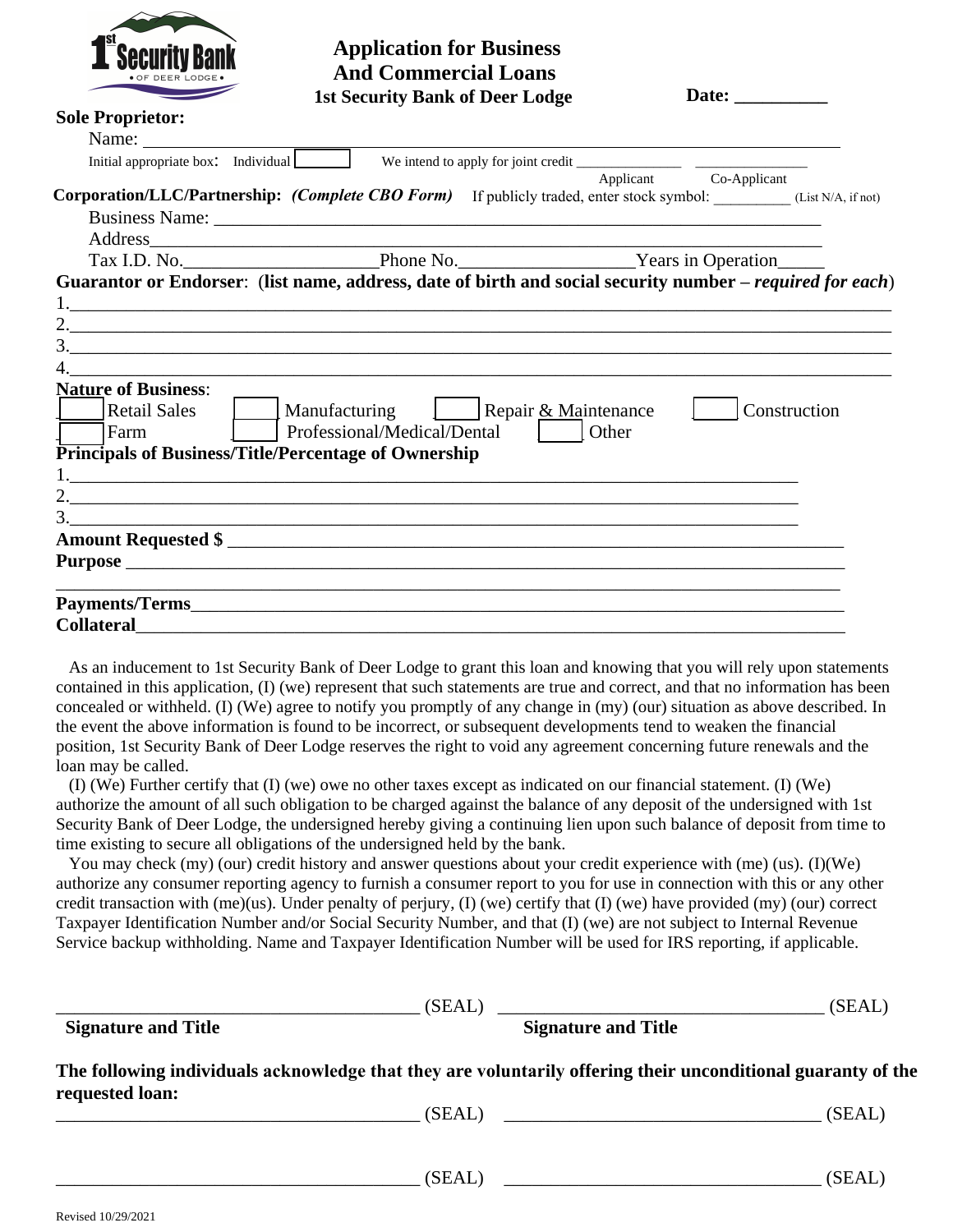## 1st Security Bank of Deer Lodge



## *Business Debt Schedule*

| <b>Applicant Company Name-</b> | Date: |
|--------------------------------|-------|

*This schedule should include loans, capitalized leases, contracts/notes payable and lines of credit. Please do not include accounts payable or accrued liabilities.*

|                      | Original | Original | Term or                      | Current | Interest              | Monthly       | Collateral  | Purpose<br>of Loan?*               |
|----------------------|----------|----------|------------------------------|---------|-----------------------|---------------|-------------|------------------------------------|
| <b>Creditor Name</b> | Date     | Amount   | Maturity                     | Balance | Rate                  | Lease/Payment | or Security |                                    |
|                      |          |          |                              |         |                       |               |             |                                    |
|                      |          |          |                              |         |                       |               |             |                                    |
|                      |          |          |                              |         |                       |               |             |                                    |
|                      |          |          |                              |         |                       |               |             |                                    |
|                      |          |          |                              |         |                       |               |             |                                    |
|                      |          |          |                              |         |                       |               |             |                                    |
|                      |          |          |                              |         |                       |               |             |                                    |
|                      |          |          |                              |         |                       |               |             |                                    |
|                      |          |          |                              |         |                       |               |             |                                    |
|                      |          |          |                              |         |                       |               |             |                                    |
|                      |          |          |                              |         |                       |               |             |                                    |
|                      |          |          |                              |         |                       |               |             |                                    |
|                      |          |          |                              |         |                       |               |             |                                    |
|                      |          |          | <b>Total Current Balance</b> | \$0     |                       |               |             |                                    |
|                      |          |          |                              |         | <b>Total Payments</b> | \$0.00        |             | * Operating Line of Credit,        |
|                      |          |          |                              |         |                       |               |             | equipment, mortgages, vehicle, etc |
| Signature            |          |          | Title                        |         |                       |               |             |                                    |